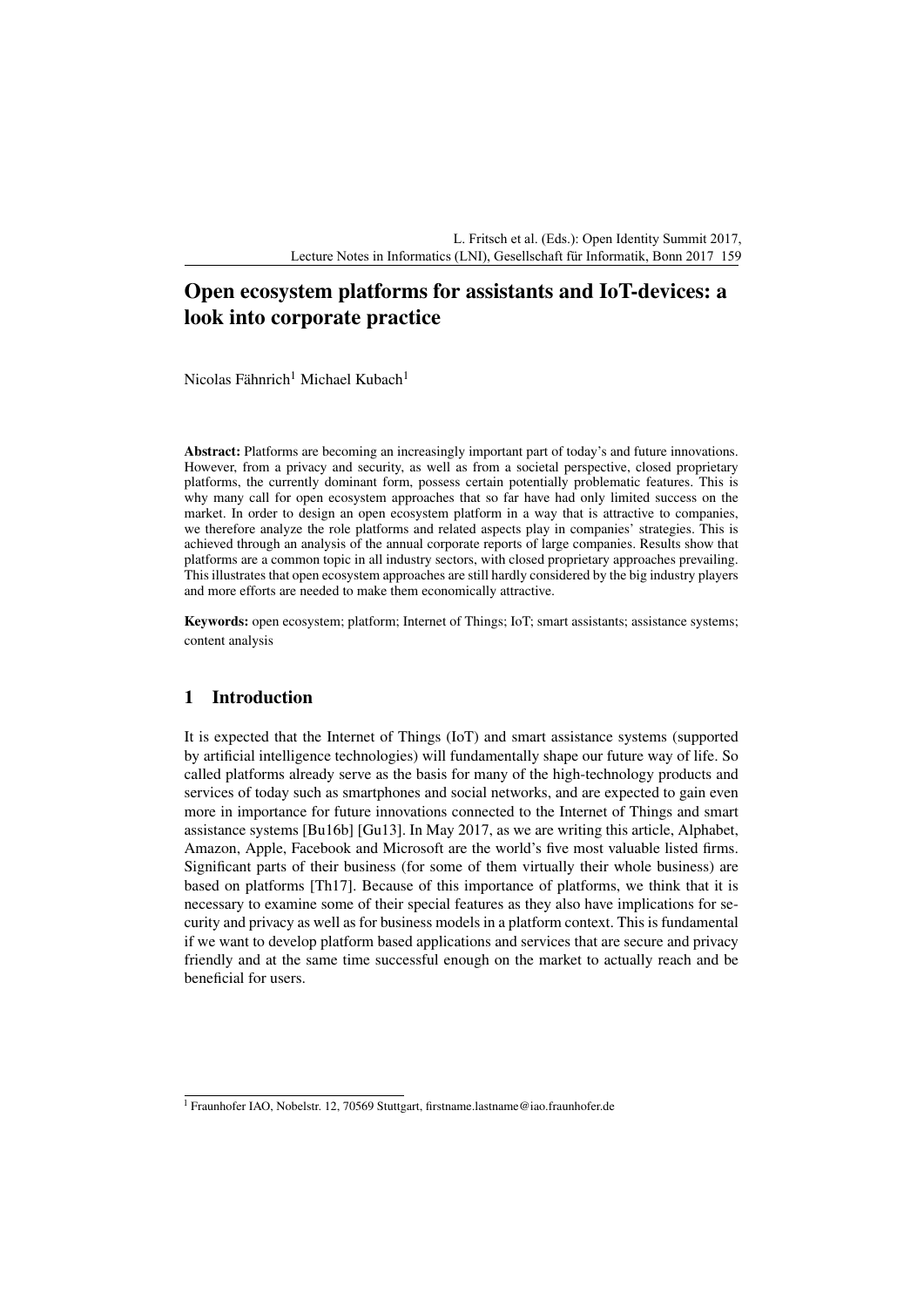#### 160 Nicolas F¨ahnrich and Michael Kubach

As closed, proprietary platforms controlled by one big player can include some problematic features in terms of privacy, security, innovation and other societal aspects (see chapter 2) many initiatives promote the development of open platforms or the creation of open ecosystems for platforms. Examples of the Internet of Things, smart services and smart assistants are Big-IoT (big-iot.eu), SmartOrchestra (smartorchestra.de), OpenIoT (openiot.eu) and our project ENTOURAGE (entourage-project.de). Many of these initiatives put a great emphasis on developing open standards, powerful architectures and flexible interfaces. While these are certainly necessary for the technical functionality of the open platform, they are not sufficient for its broad success. For this they need to attract and retain users on all sides of the platform – end users as well as providers of services, hardware and software – through the right incentives. Moreover, the platform as a whole is required to somehow cover the costs for the party or the parties that developed it and that bear the costs of its operation. This shows that we need to look at the incentive structures and business models for privacy friendly and secure open platforms if we want to make them successful. So besides technical, we also have to consider economic and legal aspects if we want to promote open platform ecosystems. As we have already given a broad overview of the fundamental economic and legal challenges in a recent paper [KGH16], this paper is now focusing on the economics of open platforms.

#### 2 The call for open ecosystems

A platform can be defined as a set of technological building blocks and complementary assets that companies, entrepreneurs and individuals can use and consume to develop complementary products, technologies and services [Mu13]. The non-technical aspects of platforms are especially notable for this paper. Platforms create two- or multi-sided markets that coordinate the demand of distinct groups of actors who need each other in some form [Ev03]. Such platforms can be categorized as proprietary or open. Simply put, open platforms allow free entry on all sides of the market (for developers and users), while proprietary platforms restrict this entry in some form and are controlled by one or several sponsoring institutions [We03] [Ha09]. While firms usually prefer proprietary platform strategies, as they provide better barriers to imitation and better margins, this strategy may only be available to market leaders [We03], and from a societal point of view, closed platforms are often seen critical [Bu16b]. Platform markets are often a "winner-takes-all markets"[Ei08]. With open platforms this is not problematic, as new players can always enter the platform market. However, operators of successful proprietary platforms often possess a high power over the market [Th17]. This happens because of the fact that the structural barriers to enter the market for competing platforms can be very high. A reason for this is that due to indirect network effects a platform has to reach a critical mass of users before it is really attractive. To reach this critical mass, high initial investments, for example into marketing, are required. Moreover, the initial technical development costs for the software platform and architecture can also be significant, while the marginal costs upscaling of the technical infrastructure for already successful platforms may be negligible. Proprietary platforms are therefore also watched closely by antitrust agencies [Th17] [Bu16a] [VB15].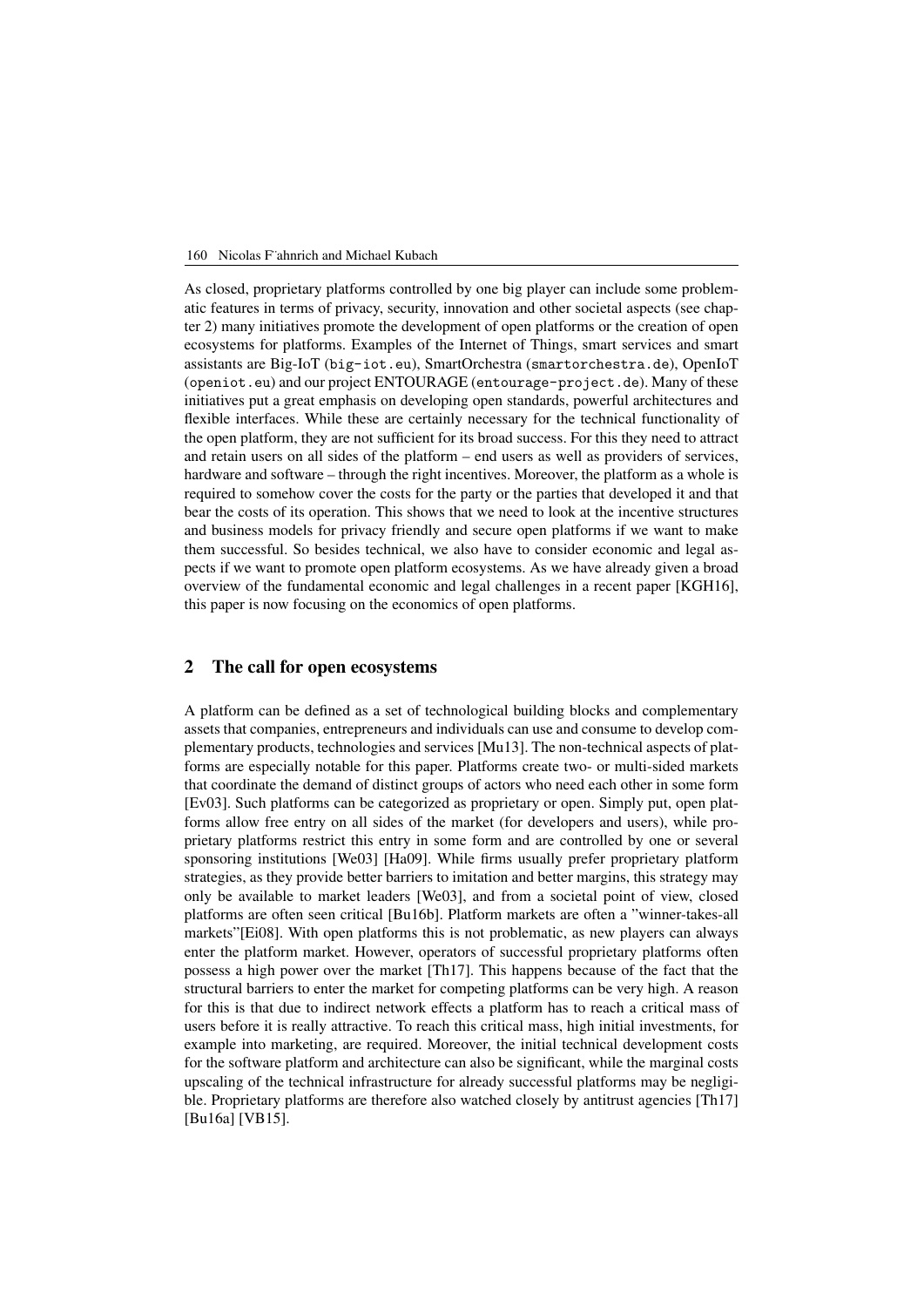Open ecosystem platforms for assistants and IoT-devices: a look into corporate practice 161

Aspects of privacy and data sovereignty contribute even further to the critical perspective on dominant proprietary platforms. Business models of platforms are often based (at least partly) on the economic utilization of the data that is generated through the platform. And with an increasing number of connected IoT-devices there will be much more data and it will become even more valuable [Th17]. Data is often personal data that can be used for advertising purposes or to improve algorithms. Currently, the discussion about the ownership and the exact value of this data is still ongoing. Moreover, this data might be stored outside of the jurisdiction of the users [Bu16b].

If only one or very few attractive platforms exist in a specific application area, these platforms also control the vast amount of data that is generated by their users. For a society, this raises the question of how to deal with the fact that single institutions possess detailed personal information about large parts of the population and the not only economic power resulting from it [KZ16]. Therefore, we can observe a call for open platforms, interoperability between platforms in an ecosystem, or at least the portability of data from one platform to another which would facilitate the switching between platforms for users and the so called multi-homing (simultaneous use of competing platforms [Ei08]) [Bu16b]. This is regarded as a way to lower the dominance of single operators of proprietary platforms, which brings challenges as described above, and furthermore as a way to promote innovation [Th17] [PV10] [PVJ17]. However, in spite of all calls and initiatives for open platforms, it seems as if proprietary, more or less closed platforms regularly seem to dominate the markets. Social networks and smartphone operating systems can serve as two examples. In the case of the Internet of Things and smart assistance systems we can observe a gradual opening of platforms from big players like Amazon and Google [Pr17], but these platforms nevertheless remain under their strict control and can't be called open ecosystems. Therefore, we need to better understand the position of the industry in order be able to design a successful open platform ecosystem and motivate companies to participate in the ecosystem to reach a critical mass of providers which makes it attractive to users.

### 3 Analysis of corporate reporting on open platforms and ecosystems

In the following section we carry out an analysis of the annual corporate reports of the 25 largest German companies by turnover in the year 2015/2016[Fo17] (excluding three wholesale and retail companies). We chose the method of a combined quantitative and qualitative content analysis of published corporate reports to gather insights into the business strategy of the most important German companies. Content analysis is performed to make replicable and valid inferences from texts (or other meaningful matter) to the contexts of their use [Kr04]. Already today platform markets are significant drivers for economic success and will continue growing in significance in the future (see above). A company's business strategy – as reflected in the corporate report – should therefore somehow address platforms. Moreover, with important stakeholders like antitrust agencies calling for an opening up of closed proprietary platforms, open platforms and ecosystems are also relevant aspects to consider in the strategy. Finally, we also wanted to capture if and how companies include smart assistants as promising technology related to platforms in their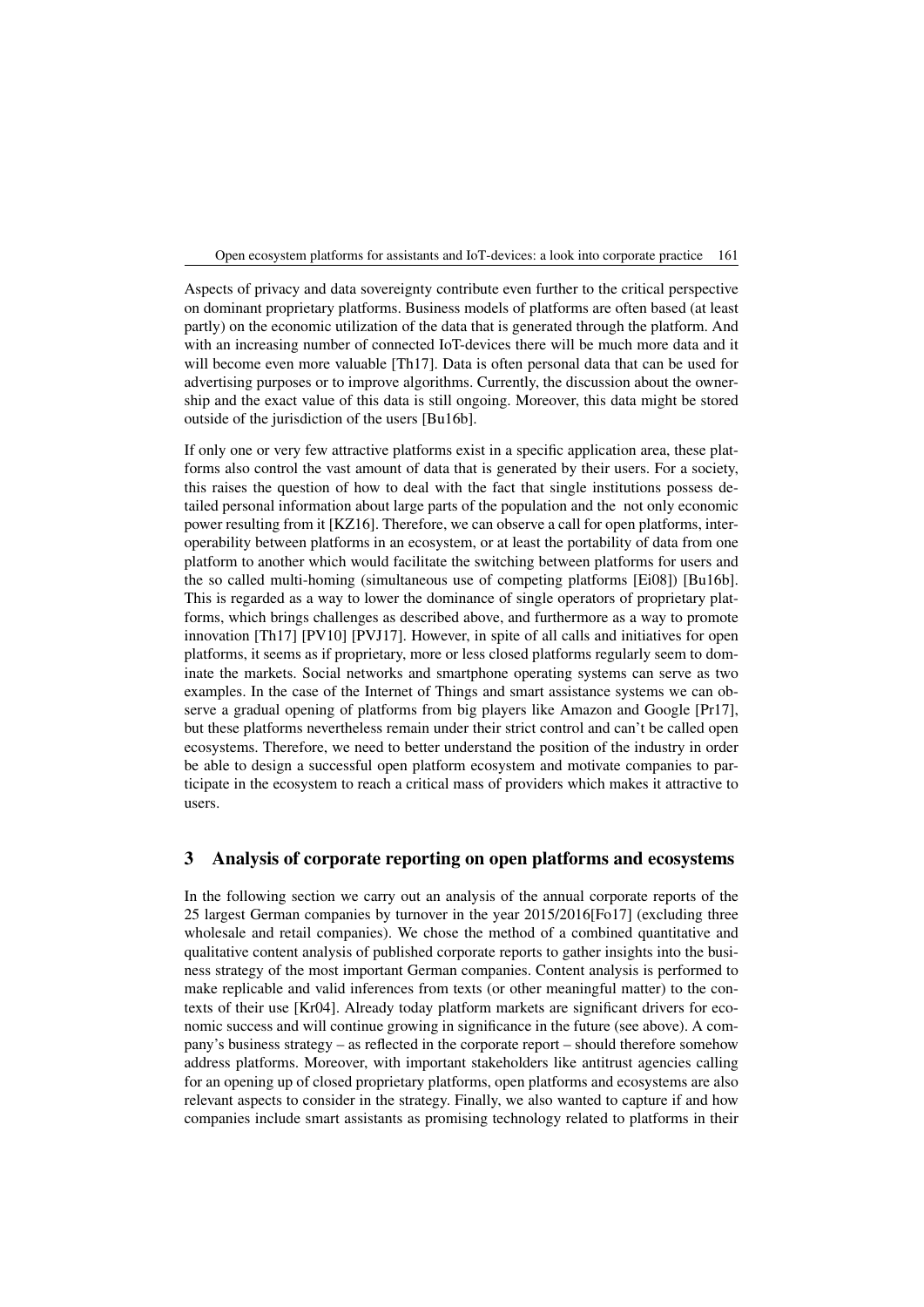

strategy. These points give us valuable insights for our research project ENTROURAGE to design an open platform ecosystem for smart assistance systems that also matches companies' economic requirements.

The analysis of corporate reports to gain insights into firms' strategies is an established method in business science. The report can serve as "keyhole through which one can observe the evolution of a corporate strategy" [PGM95], p 303. For example, it has been applied to observe firms' Green IT strategies [DJW17], and general IT strategies [PGM95]. Firms communicate with their stakeholders through the reports. To their shareholders and potential future investors they want to appear as economically successful. Platform aspects and smart assistants are issues that can be relevant for (future) economic success and could therefore be included in the reports. For other stakeholders like politicians, antitrust agencies, and non-governmental interest groups, different aspects of the corporate performance might be more important than just economic success. For the field of interest of this paper these aspects are open platforms and a fair platform economy. As stakeholders might use their power to influence the firm towards their preferred policy goals and because this can affect corporate success, firms might want to signal to these stakeholders through their reports that and how they already consider open platforms and a fair platform economy. Therefore, we think that our methodology of a content analysis of corporate reports is suitable.

As part of the quantitative analysis we initially defined the following subjects for the investigation: *smart assistants, digital platforms (open approach), digital platforms (closed approach), Internet of Things, digitalization*. We then automatically searched the corporate reports for predefined keywords that indicate a coverage of the related subject. In a subsequent qualitative content analysis, the previously identified contents are then evaluated in detail. Since the concept of open platforms and ecosystems is currently in an early adoption stage [Ro03], we assume that the necessary effort to establish these technologies is relatively high and in turn is reflected in the corporate reports as part of the corporate strategy.



Fig. 1: Industry sectors of sample companies

We chose 25 largest German companies by worldwide turnover [Fo17] in the year 2015/16. Their cumulated turnover is 1,744 billion US Dollars, which corresponds to approximately 27 percent of the total turnover of German companies in 2015 [St16], showing that this sample already captures a significant part of all German companies. Furthermore, large companies are able to master high investments for new technologies and potentially co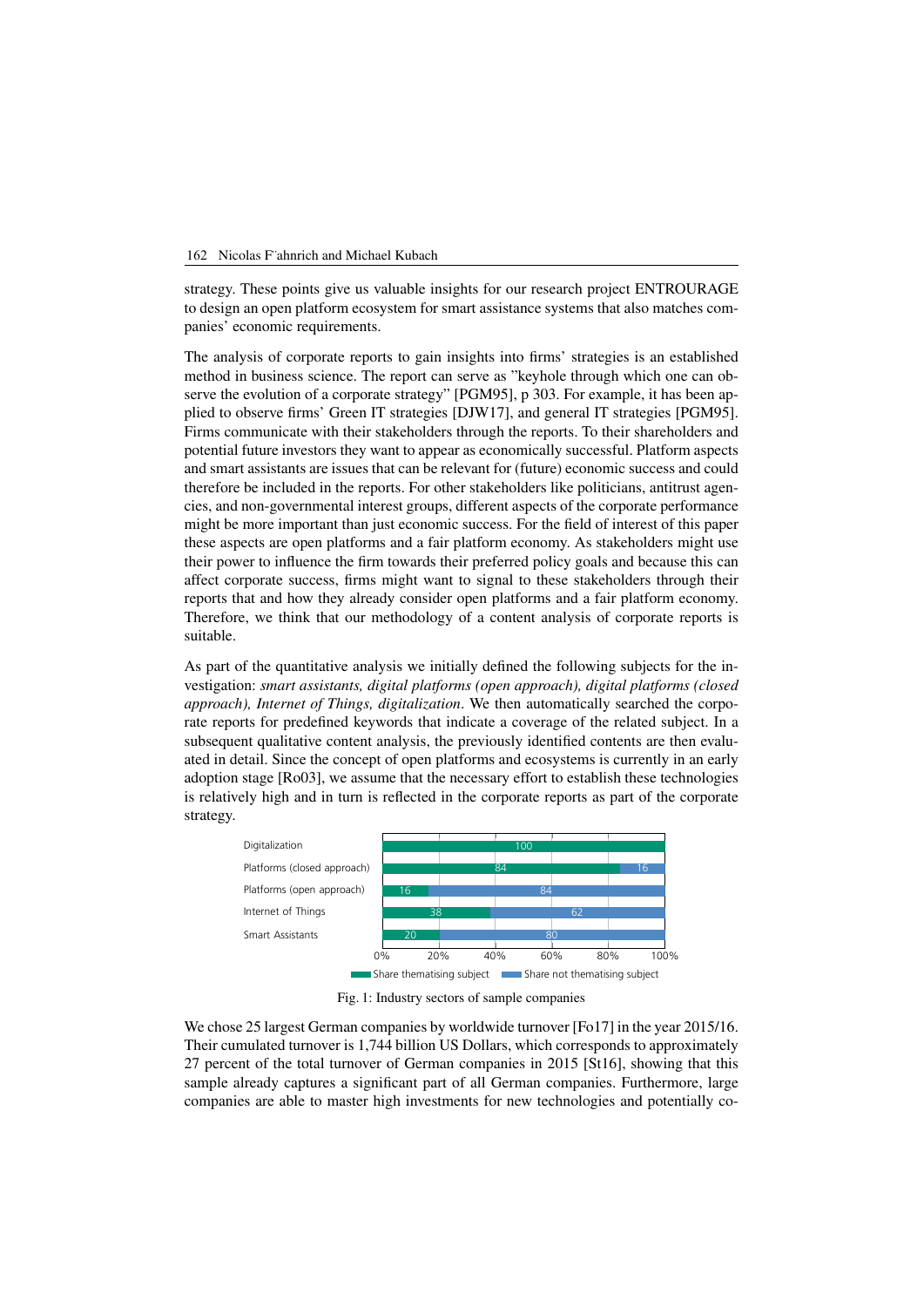Open ecosystem platforms for assistants and IoT-devices: a look into corporate practice 163

operate with many other small or medium sized companies as technology leaders thereby having a great impact on the total market.

As shown in Fig. 1 the companies can be assigned to the following six main industry sectors: "automotive", "electric utility", "insurance/financial services", "chemical/pharmaceuticals/heath", "infrastructure"and "conglomerate company". Due to this fairly high number of heterogeneous industries we achieve a cross-sector analysis of the main industry branches. With 20 percent  $(n = 5)$ , the industry sectors "automotive" and "insurance/financial services" hold the largest share of the investigated companies followed by "infrastructure" with 16 percent  $(n = 4)$ . The industry sectors "electric utility", "conglomerate company" and "chemical/pharmaceuticals/health" are equally represented at 12 percent  $(n = 3)$ . 8 percent  $(n = 2)$  that belong to an industry sector that only once was found are aggregated and presented in the category "other".

As shown in Fig. 2, all sample companies address the ongoing trend towards digitalization in their corporate reports, covering almost all business divisions and procedures. This result is also reflected in numerous studies[Vo10]. With a high share of 84 percent, we observe a high diffusion of closed platform concepts in all industry sectors. Within the sectors "automotive", "conglomerate company" and "chemical/pharmaceuticals/health" all companies follow this trend. The platforms in question are used in a wide range of areas, such as company internal processes (e.g. production monitoring), customer services or solutions to improve a product or service by utilizing information from other systems (e.g. hazard recognition for driving assistance systems).

Only 16 percent of the companies follow an open platform approach. In this case the most represented industry sectors are "automotive", "chemical/pharmaceuticals/health" and "infrastructure". The area of application is primarily a platform for the cooperation of companies (e.g. joint research and development platforms, platforms for connecting IoT devices). Accordingly, all of the identified industry sectors in this context feature a high share of cross-company business activity. 8 percent of platform approaches don't fully match our definition of an open platform but pursue the compatibility to other systems via application programming interfaces (APIs). The high diffusion of closed platform concepts for end users indicates that the companies in the sample pursue a maximization of the market penetration with a lasting commitment of the customers to the company brand.



Fig. 2: Distribution of the subjects/technologies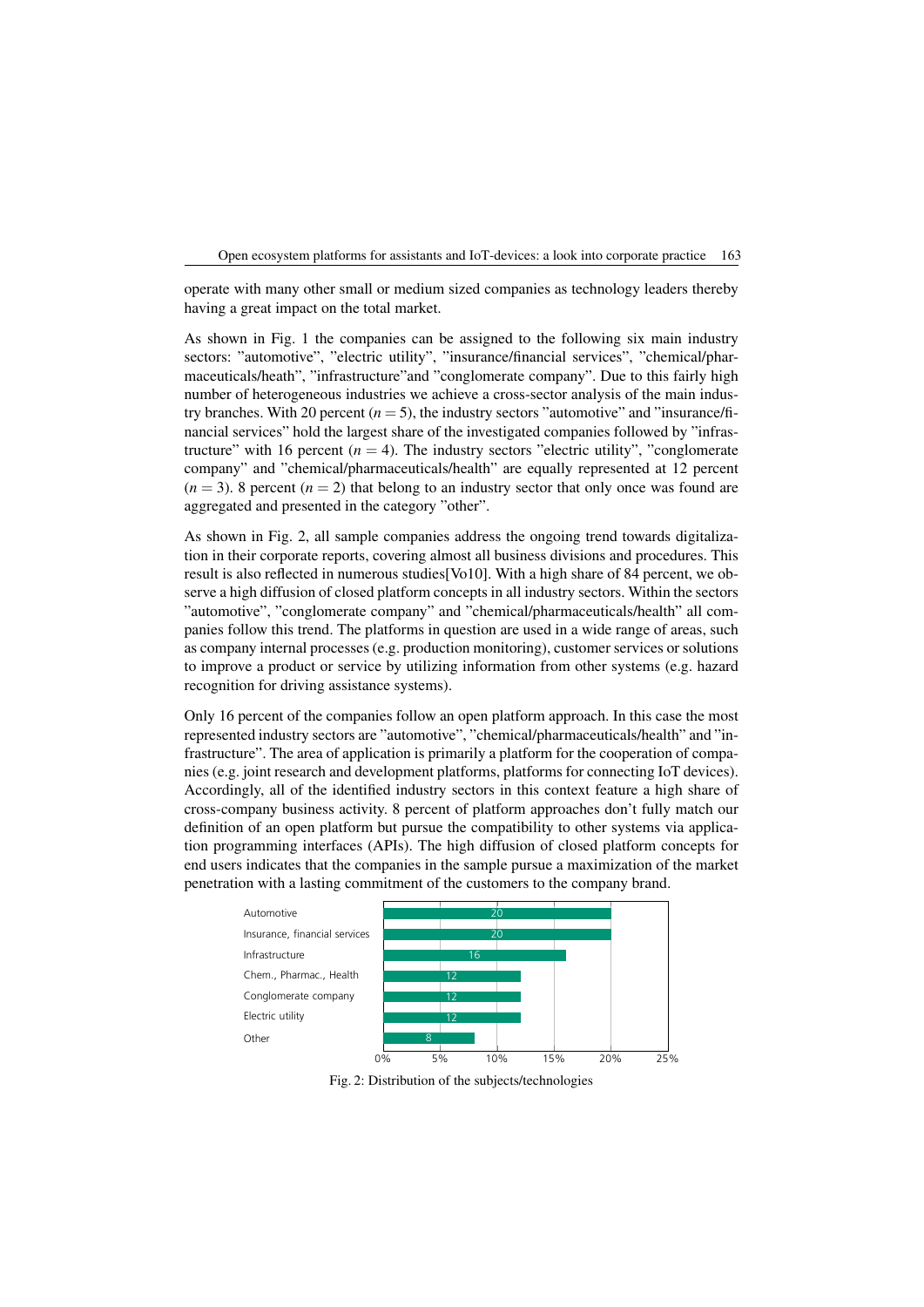#### 164 Nicolas F¨ahnrich and Michael Kubach

The IoT is thematised in 38 percent of the companies in the sample. It has been found in all investigated industry sectors except "chemical/pharmaceuticals/health". With a share of 67 percent the conglomerate companies in particular thematise this subject in their corporate reports followed by the industry sectors "automotive" and "infrastructure" with a share of 50 percent each. A closer examination of the corporate reports showed the use of the Internet of Things in the field of connected products for users (e.g. smart home appliances) and Industry 4.0 (e.g. monitoring and controlling of industrial facilities). Smart Assistants were mentioned in 20 percent of the reports, limited to the industry sectors "automotive", "infrastructure" and "other" with 4 out of 5 in the mobility sector.

### 4 Conclusion

Currently, most successful platforms are closed, proprietary ones, which is seen critical from various sides. Both the strong role of platforms as such and the dominance of closed proprietary platforms has significant consequences for security and privacy, as well as for the economy, and finally, society as a whole. Therefore, we have first summed up the discussion about open platform ecosystems. It became clear that there is a strong case for the promotion of open platforms. Nevertheless, closed proprietary platforms prevail, even though there are plenty of initiatives for open platform ecosystems and although some of the big players are gradually opening up their closed platforms for third party developers (while, however, still keeping them under close control).

It is simply not enough to develop a technical architecture for an open platform ecosystem. Technical development and standardization efforts have to be complemented by measures to make the ecosystems economically attractive to companies. To identify the incentive structures that make such ecosystems attractive for companies we first analyzed how companies integrate the aspects of (open) platforms, Internet of Things, smart assistants and digitalization into their corporate strategy. Using the findings of this analysis we hope to be able to improve the design of the open ecosystem ENTOURAGE, which we currently develop as partners in a research project.

Our analysis of corporate reports showed that the companies are addressing the ongoing trend of digitalization in various business divisions. When looking at the use of platforms, we found closed platform concepts prevailing in every business sector considered. Open platforms approaches were only found in a small share of the companies considered and are mainly related to the area of cross-company cooperation such as research and development platforms. The dominance of closed proprietary platform approaches supports our initial hypothesis. This illustrates that open ecosystem approaches are still hardly considered by the big industry players and more efforts are needed to make them economically attractive. Further research into this topic is therefore required.

With a share of approximately one third of the companies investigated, the Internet of Things was a less common topic in the corporate reports which primarily relates to the interconnection of existing products and industrial facilities. Unexpectedly, there were no findings in the context of recent market developments and trends such as wearables or new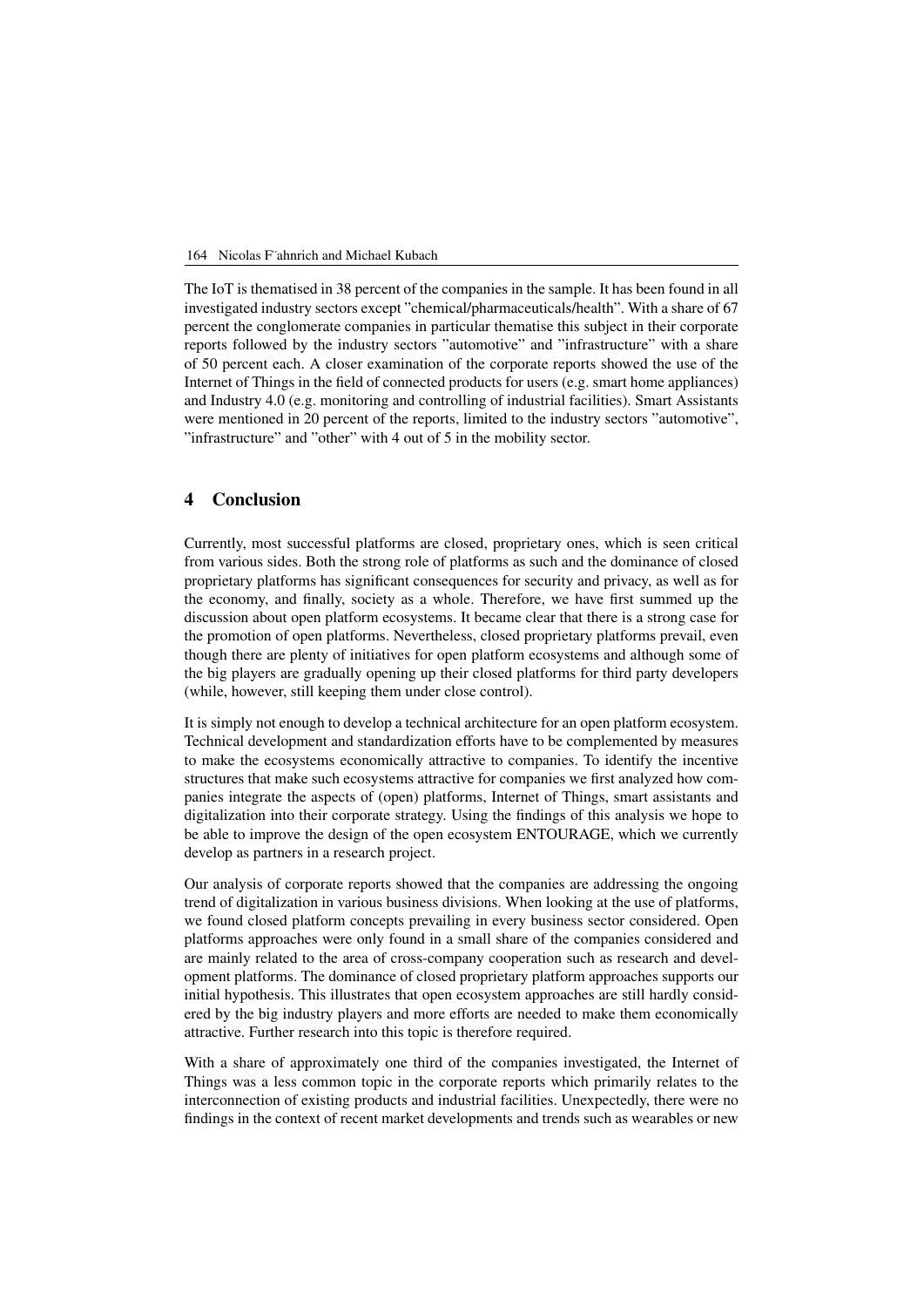Open ecosystem platforms for assistants and IoT-devices: a look into corporate practice 165

smart devices. When it comes to smart assistants, the coverage of this topic is the smallest and mainly limited to mobility services such as public transport or shared fleet business models. This indicates that the underlying technologies are still in an early adoption stage and are likely to expand to other areas of application within the next few years. An increasing number of smart devices is a complementary development that has a mutually reinforcing effect.

Analyzing the pubic corporate reports certainly gives only a limited window into the real strategy of companies. The reports are highly formalized and companies have to report a great number of financially related information. The aspects that are relevant for us could therefore be marginalized. In a next step we are therefore also considering other material of the companies, such as press releases, speeches and the websites. As we have shown, the analysis of corporate reports to gain insight into non-financial behaviour and strategy of companies is nevertheless an established tool in economic science. This is why we think that our approach is well suited in this phase of our research project. One could argue as well that by focussing on the largest companies alone we overlook other important stakeholders for the ecosystem. Although the companies in our sample certainly play a leading role in the German economy and represent large parts of it, they are certainly only one – but significant – part of the companies important for the success of an open ecosystem. Other important stakeholders are innovative start-ups and research projects in the areas of the Internet of Things, smart assistants and so on. These are not captured in the present paper, but subject of an ongoing qualitative analysis consisting of short interviews with semi-structured questionnaires. This way we will be able to cover both – big financially strong industry leaders and innovative start-ups. All in all, we think that our research documented in this paper can serve as a starting point in building an open ecosystem for secure and privacy friendly assistance systems in the Internet of Things that is economically viable and, thus, actually used.

### References

- [Bu16a] Bundeskartellamt: Market Power of platforms and networks. 2016.
- [Bu16b] Bundesministerium für Wirtschaft und Energie (BMWi): Grünbuch: Digitale Plattformen. 2016.
- [DJW17] Deng, Q.; Ji, S.; Wang, Y.: Green IT practice disclosure: an examination of corporate sustainability reporting in IT sector. Journal of Information, Communication and Ethics in Society, 15(2):JICES–12–2016–0046, May 2017.
- [Ei08] Eisenmann, T.: Managing proprietary and shared platforms. California Management Review, 50(4):31–54, 2008.
- [Ev03] Evans, D.: Some Empirical Aspects of Multi-sided Platform Industries. Review of Network Economics, 2(3):191–209, January 2003.
- [Fo17] Fortune: Großte deutsche Unternehmen nach weltweitem Umsatz 2015/2016. Statista, ¨ 2017.